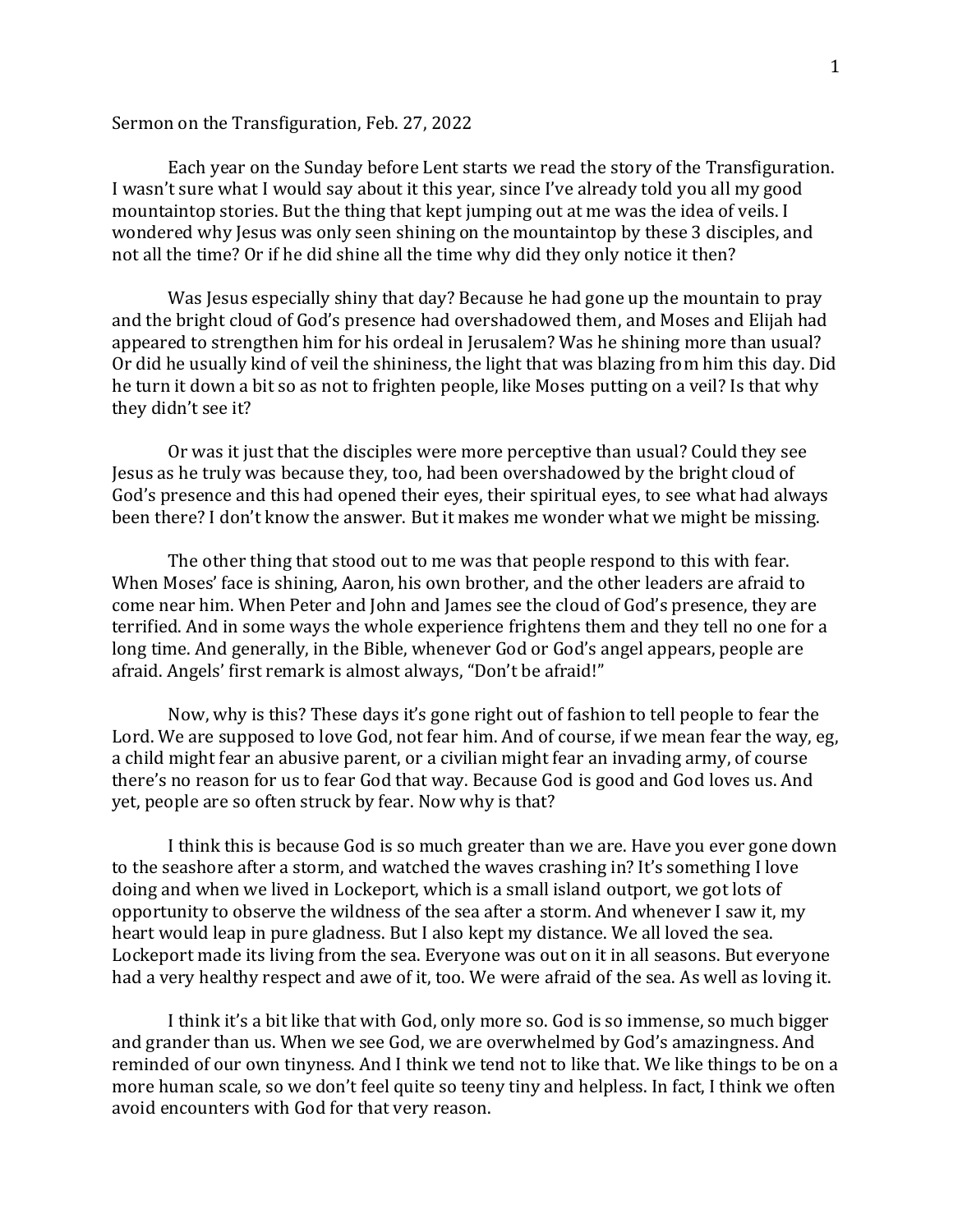Like Aaron wanting to keep a distance from the shiny Moses. And maybe the other disciples who maybe turned down the opportunity to climb this mountain with Jesus to pray. Like me when I spend so much time reading the newspaper or catching up on facebook in the morning that my prayers get rushed sometimes.

And I don't know about you, but when I am face to face with God in prayer (whether I see him or not, and usually it's not), if I am truly open to the experience, one thing I tend to notice is where I am falling short. I notice the good things I'm neglecting to do. And I start to see ways where I am short on patience or understanding or whatever. And this is an uncomfortable feeling. The problem with hanging out with God is that you can't conceal stuff and pretend stuff like we can with everyone else. We tend to feel naked and ashamed, like Adam and Eve hiding from God in the garden after eating the apple.

Of course, the cure for this is to bring these things to God openly and ask for help. But that's hard for us to do. And if we do manage it, then the tendency is to be like Peter and want to stay in that place and not to have to go back to the regular world where we have to put that stuff into practice with regular people, who aren't as understanding as God. Where we're afraid we'll mess up again.

St. Paul's message this morning is interesting. He is explaining the Moses passage and he uses traditional rabbinical methods. They take these stories and explore them in every way they can think of to wring all the meaning out of them that they can. Often this seems odd to us, since we're not used to that method. But after he does a bit of this, Paul says God is Spirit and wherever God's Spirit goes, there is freedom. Freedom, he says, to remove the veils that are over our faces and that prevent us from seeing God. In fact, when we turn to God in Christ, Paul says, that veil is removed and we can see God.

And then, as we gaze on God with unveiled faces, it's like looking at the reflection of God's glory in a mirror, because all of us are being transformed into that same image, being transformed into the same shiny sort of beings that Jesus showed his disciples. Gradually, Paul says, from one degree of glory to another. We are all becoming transfigured like Jesus and like Moses. We are all starting to shine out the glory of God.

How does that happen? Well, in the first place, all of us are created in the image and likeness of God. All of us have that Spirit within us, that bright Spirit. I have this image that works for me, of each of us like one of those pink rock salt lamps you see with a light inside, and the light glows through the translucent pink stone. Do you know the ones I mean? You see them in health food stores a lot. I think of us all as being lamps. Some of us are made of the finest alabaster, very thin, letting lots of light shine through. The lady whose funeral I did yesterday, Joyce Wood, was like this. She always looked pretty shiny to me, after 97 years of practicing her faith and praying and seeking to follow Jesus. Some of us are more like that pink rock salt. Not quite as bright and shiny, but letting quite a bit of light through. Some of us maybe a bit more like solid granite. But even that has sparkles in it and can be made thin and translucent with care and attention.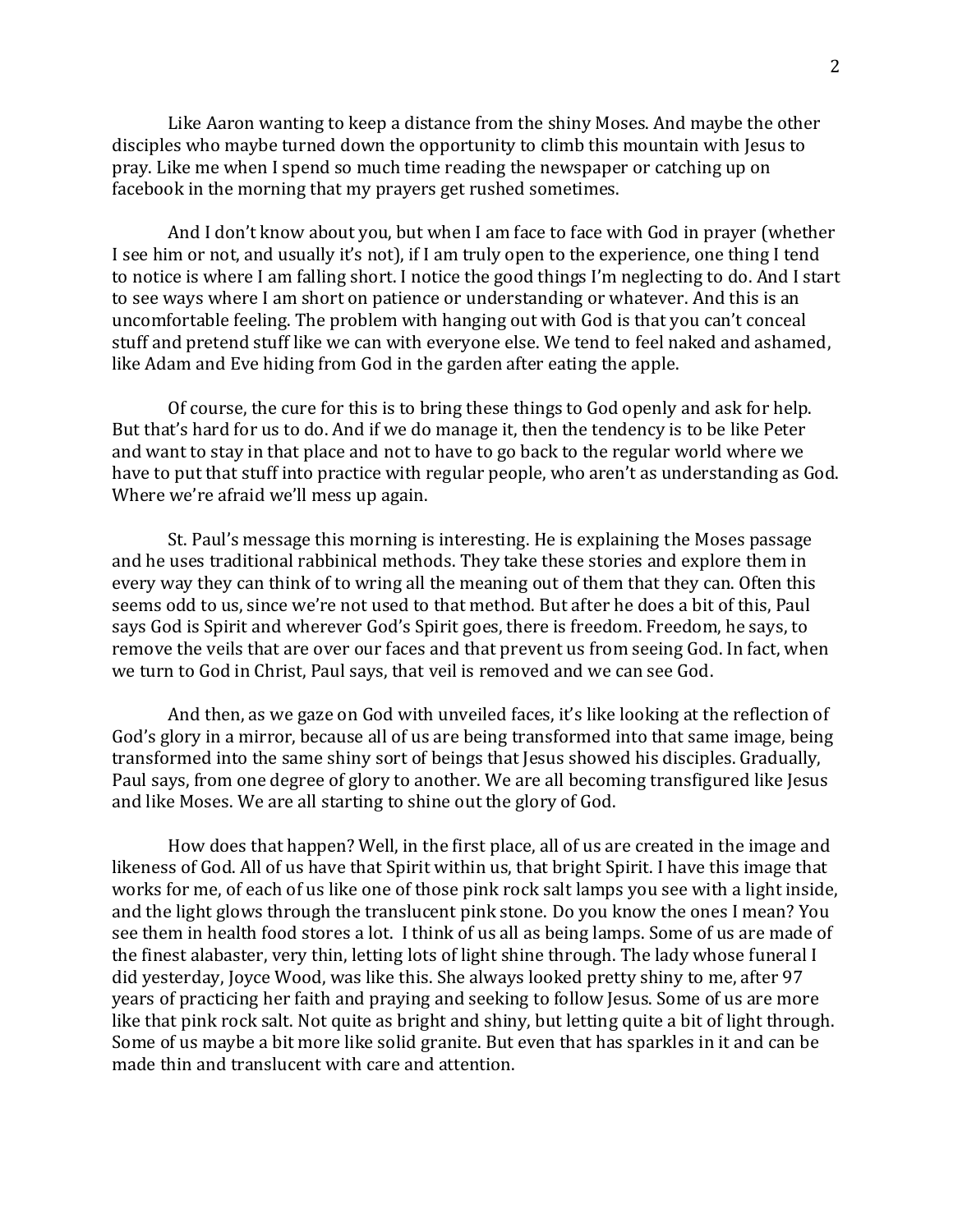I think the main way this happens is spending time with God. When we pray, when we worship, even if we are walking in the woods or by the shore and praising God for his wonderful creation, we are spending time in prayer. And prayer makes us shinier, makes us more translucent so more light shines through.

One of the things I love to do is make campfires. In the summer, we make fires on the beach and have cookouts. Whenever I go camping we always have our fire and we sit around it when we aren't doing anything else. Winter camping with Scouts we'd sit around as close as we could without our nylon snowpants melting. In the summer, we'd sit a bit further off and someone would haul out a guitar and we'd sing songs. All of us sitting with our faces to the flames, and that bright campfire glow reflecting on our faces.

And usually I and probably a few other people, would have a long stick that we would be using, theoretically to keep the fire properly stoked, but mostly just to play with it. I would push the stick deep into the coals and then take it out and hold it up and it would flare up for a bit and then gradually the flame would die out and back in it would go.

That's kind of what our prayer life is like: getting set on fire by the Spirit. And then we go back into the world and the flame dies down a bit and finally more or less goes out though it's still pretty hot to touch. This I know. So it's back to prayer to relight it. And worship is the best, gathered with other worshippers whether in person or online, because the gathered church is like the campfire that keeps the flames going for us. It's pretty easy to get relit when you get back into the campfire. Harder on your own.

I believe that the more time we spend in prayer, worship, Bible reading, and so on, the more we become clearer lamps to let the light of God shine through us. You can see this in people, you know. Think of one of our really good worship services, how we feel afterwards. Everyone is just glowing. Have you noticed that? I have. Your faces are clear and shining with joy and love.

With this pandemic, we have all had a harder time doing these things. Sometimes we couldn't worship together at all. Sometimes we could but with no music. And with reduced numbers. Most of us are tired and are finding prayer a bit hard right now. I know my clergy colleagues have been saying that. And hearing one piece of bad news after another doesn't help. Well, now we seem to be coming out of the covid times, soon out of the restrictions that have moulded our lives for the last 2 years. And I think this will actually be hard for us. We won't know what we should do, what's truly safe and what isn't. We will feel confused - I'm already hearing this. We're happy but also anxious. Excited but hesitant. I think that's fair. We need to go at our own pace and not rush ourselves or each other.

But here's one really good thing about the timing of this. We stand at the beginning of Lent. Here we are, with this wonderful resource sitting on our doorsteps and being offered to us. Lent starts on Wednesday. This is a time to refresh ourselves spiritually. I am going to say again this year that it probably isn't a time for us to be really strict with ourselves, but rather to be gentle. But enter into Lent. Ask God to make it a time of refreshment, of renewal of our spiritual lives, rekindling the flame.